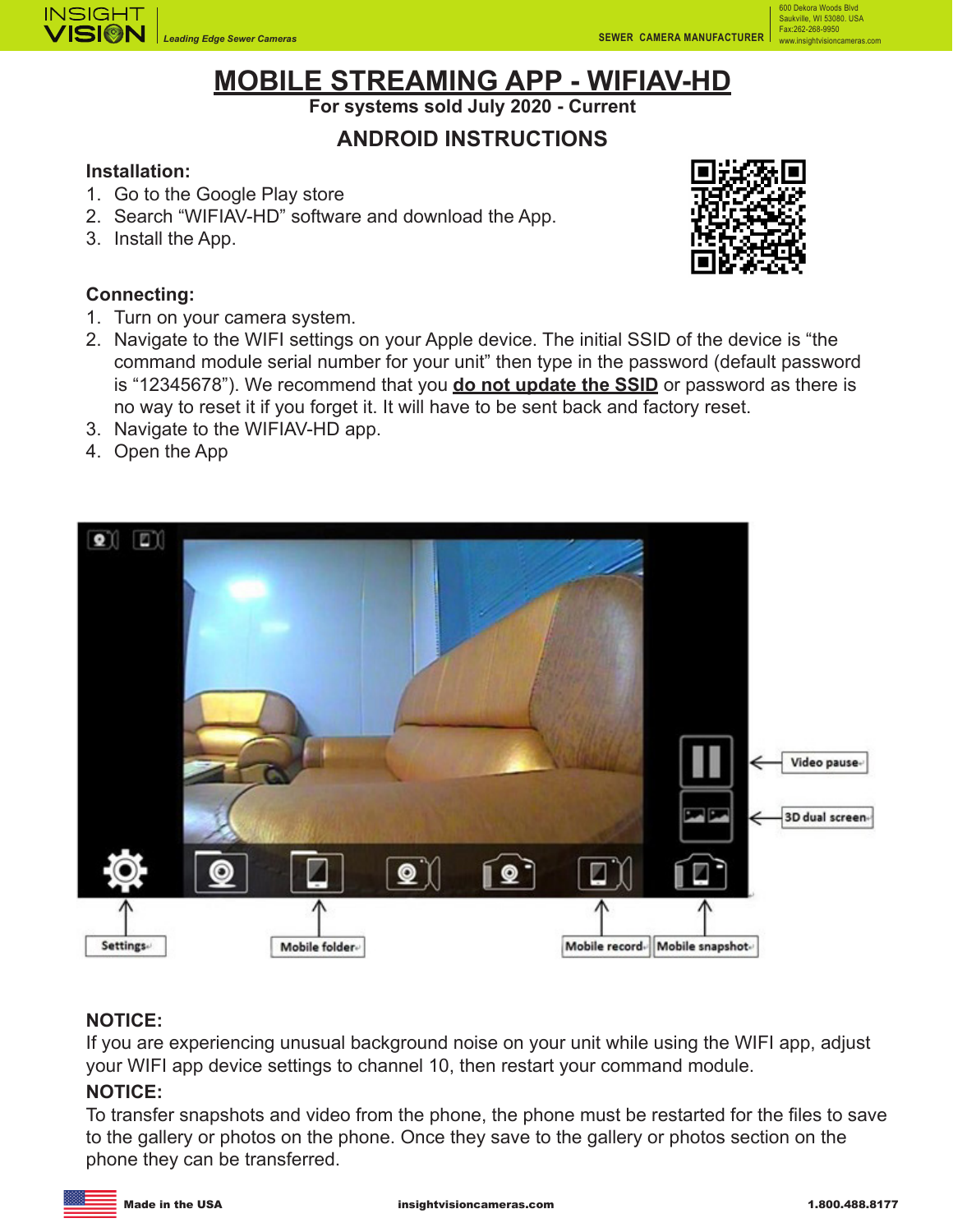

## **APPLE INSTRUCTIONS**

#### **Installation:**

- 1. Go to the App store
- 2. Search "WIFIAV-HD" software and download the App
- 3. Install the App.

#### **Connecting:**

1. Turn on your camera system.



600 Dekora Woods Blvd Saukville, WI 53080. USA Fax:262-268-9950

- 2. Navigate to the WIFI settings on your Apple device. The initial SSID of the device is "the command module serial number for your unit" then type in the password (default password is "12345678"). We recommend that you **do not update the SSID** or password as there is no way to reset it if you forget it. It will have to be sent back and factory reset.
- 3. Navigate to the WIFIAV-HD app.
- 4. Open the App



#### **NOTICE:**

If you are experiencing unusual background noise on your unit while using the WIFI app, adjust your WIFI app device settings to channel 10, then restart your command module.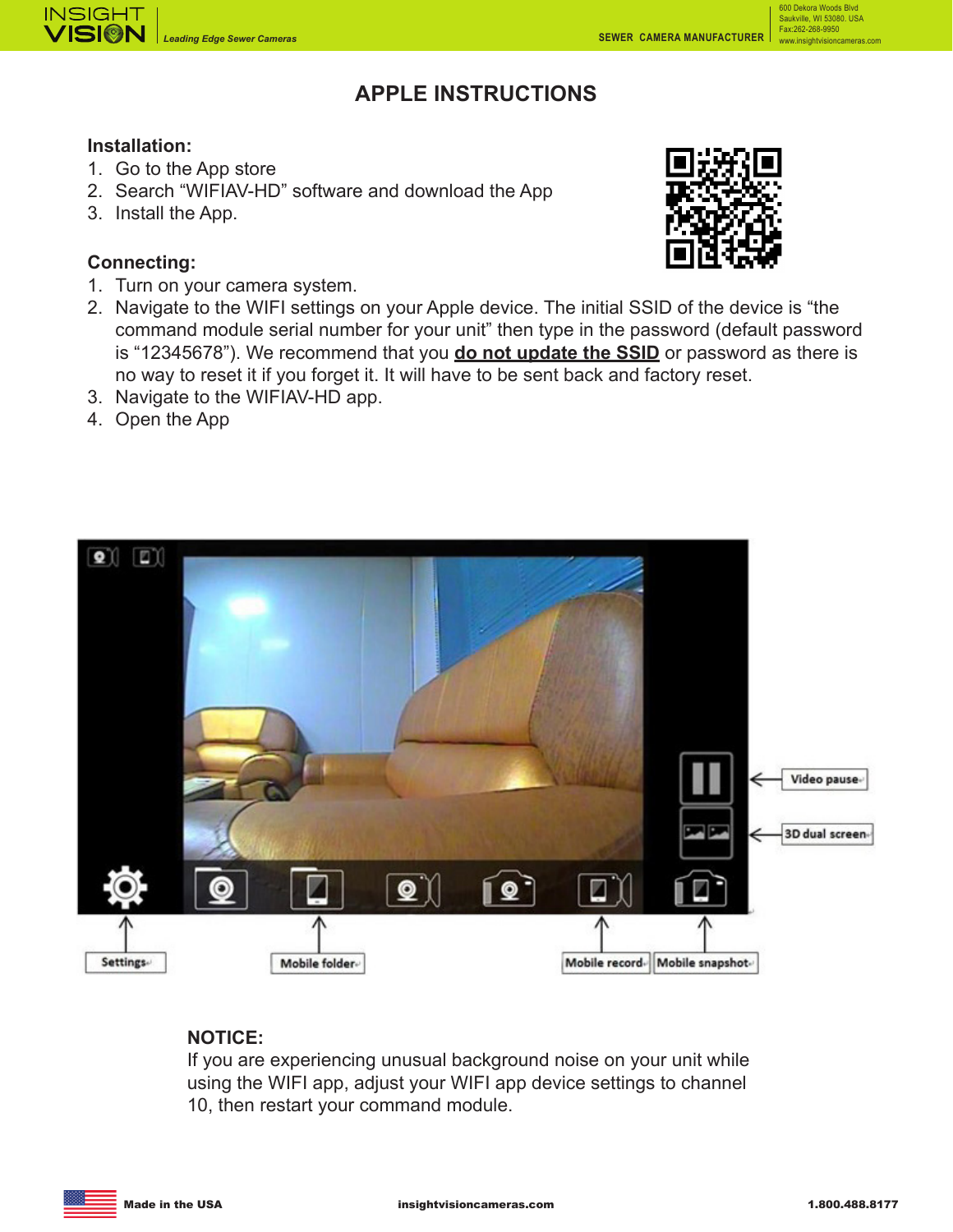600 Dekora Woods Blvd



## **INSTRUCTIONS FOR TRANSFERRING IOS PHOTOS AND VIDEOS**

#### **User must have iOS 11 or newer installed on their device.**

#### **For transferring a recorded video**

1. Open the settings icon on your device

2. Go to control center.

3. Ensure that "screen recording" is set to on (there should be a red circle with a line in the middle of it just to the left, this tells you it is set to "on"

4. Find video in the wifiav-hd app and select it. Press pause and make sure that the video is set at the beginning of the recording.

5. Do a diagonal swipe, from top right to bottom left of your iOS device to open the control center menu

6. You should see an icon that has a solid circle with another circle around it, press this to begin the recording. You will see a 3 second timer appear, this lets you know that the recording will start in 3 seconds

7. Press a blank spot on the screen to make the control center menu disappear, this should bring you back to the video you have ready to play

8. When you see a red oval appear in the top left corner of the screen press play on the video

9. When the video is done playing, tap the red oval in the top left corner, a prompt will appear asking if you want to stop screen recording, press stop

10. The video is now stored in the photos folder of the users device, in the "recents"and "videos" section of the app

11. From here user can play the videos and email them out

#### **For transferring shapshots/photos**

1. Go to the area in the wifiav-hd app that the snapshots/photos are stored

2. Select a photo

3. Press volume + and power button simultaneously (top button on the left side of the phone and the button on the right side of the phone).

4. This brings up a screen where you can manipulate the photo you just took. You can resize it and then save it or just save it right away by hitting "done"

5. Choose save to photos, that photo is now saved in the photos app, photo will now be saved in the photos app in the "recents" folder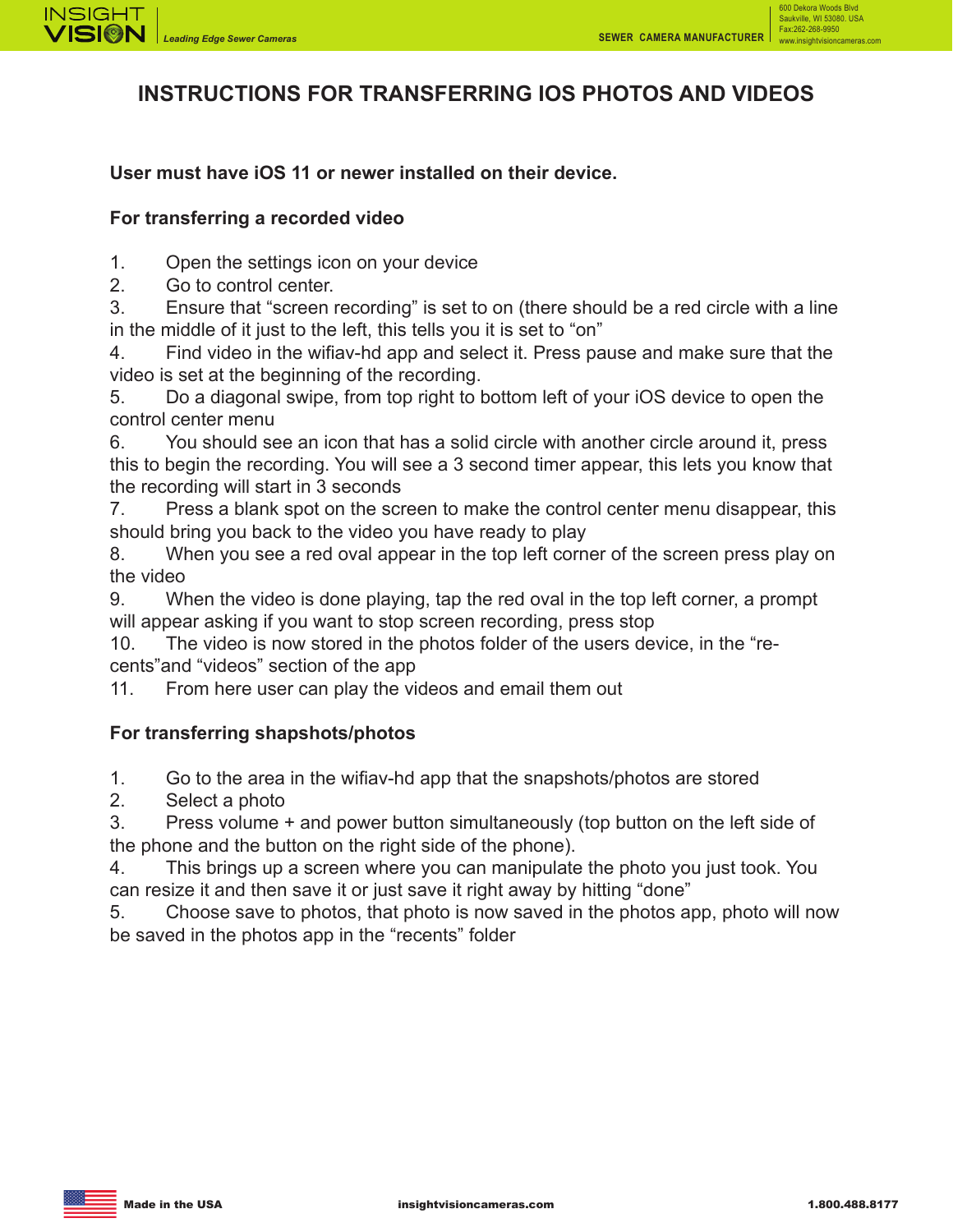600 Dekora Woods Blvd Saukville, WI 53080. USA Fax:262-268-9950



# **Mobile Streaming APP - WiFi AV**

**For systems sold Feb 2020 - June 2020**

## **Downloading the Application**

- 1. Enter Google Play or Apple App Store
- 2. Search for "WiFi AV" App
- 3. Download "WiFi AV" App
- 4. Install "WiFi AV" App to your device

### **Connecting to Your Unit**

- 1. Touch "Settings" icon. Go to "WIFI"
- 2. Unit Serial Number\* will appear
- 3. Select your serial number
- 4. Password "12345678"
- 5. Exit "Settings". Open the "WiFi AV" App
- 6. Video should now appear on your phon

## \* Serial Number of Unit is located on the back of the command module

#### ANDROID APP

IOS APP





#### **Using "WIFIAV" APP**

- 1. RECORD Press once to begin recording and a second time to stop recording.
- 2. NOT USED
- 3. SNAPSHOT- Press to take picture of screen.
- 4. NOT USED
- 5. FOLDER View video recordings and snapshots. Select a video to play. Press the back arrow in the top left corner to return to your saved videos.
- 6. SETTINGS Change your WIFI Settings.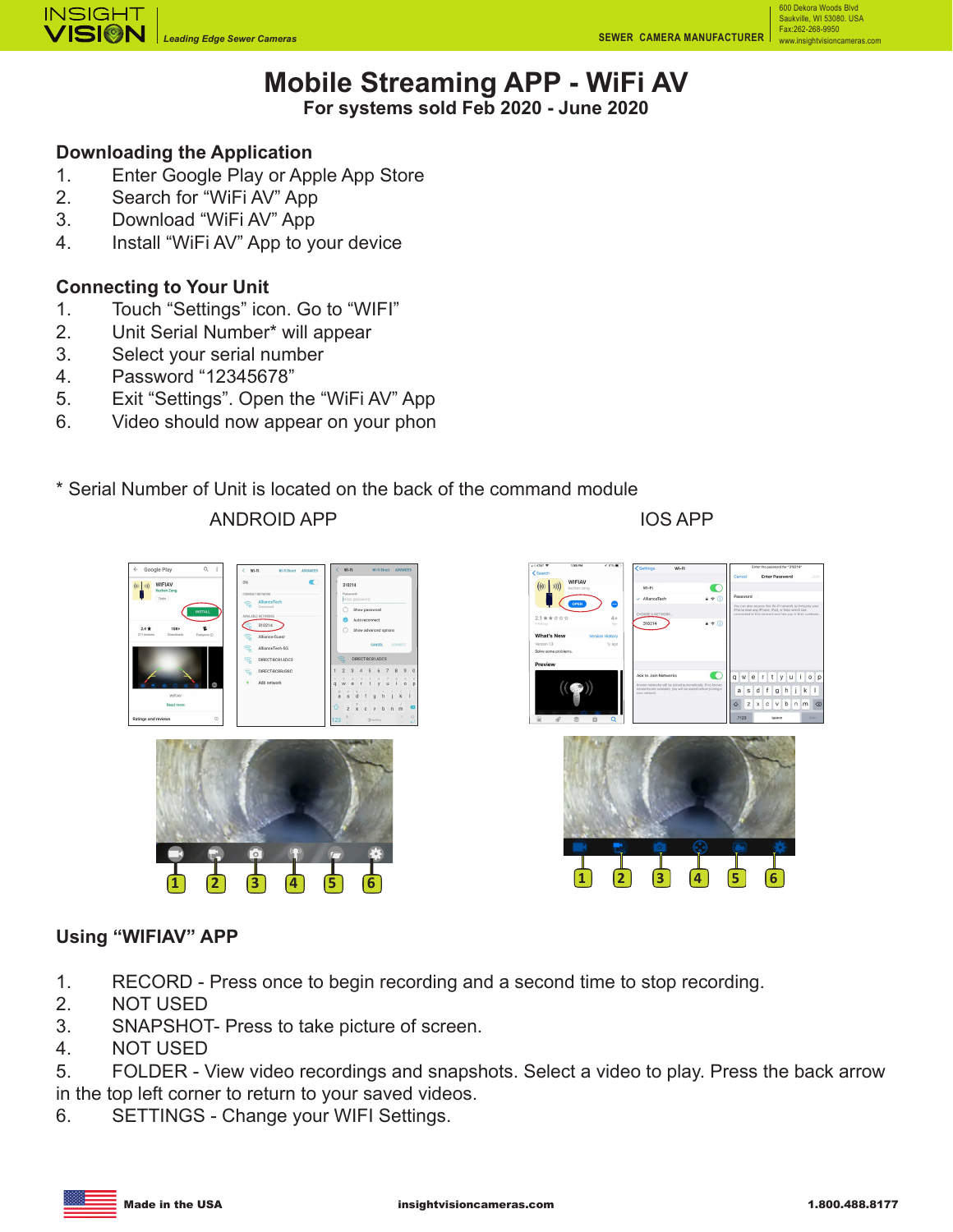600 Dekora Woods Bl Saukville, WI 53080. USA Fax:262-268-9950



## **Mobile Streaming APP - Go Vue**

**For systems sold 2018 - Jan. 2020**

#### **WiFi Inspection App**

Your Opticam inspection system has an integrated wireless module built into the command module to stream live video to a smart phone or tablet. The live streaming application is supported by Apple and Android operating systems. With this app you can view, record and save both video and pictures on your mobile device.

Free to download, the Go Vue Wireless App is on the Apple Store for Apple devices, or the Google Play Store for Android devices. In the search section enter "Go Vue" or "govue". Select the Go Vue

app and download to your device. (See Figure 1. Below)

To operate wireless streaming from your Opticam command module, the Opticam unit must be powered on.

**Step 1:** Download the "Go Vue" app from app store on the mobile device you want to use. **Step 2:** Go to your WiFi settings on your mobile device and select or connect to the "Insight Vision" WiFi network. If it is the first time your mobile device is connecting to the Opticam unit you will be prompted to enter a password. The password is "12345678" – Important: See notice below about passwords.

**Step 3:** Open the "Go Vue" app on your mobile device. The image from your Opticam camera should be showing on your mobile device through the "Go Vue" app. (Repeat step 2 if an image from your

camera is not showing on your mobile device.)

#### **Notice:**

**The default password is 12345678. It is not advised to change your SSID or password on the Opticam wireless module, there is no master reset if the SSID or password are changed and the password is forgotten. The system will have to be sent or brought to your nearest dealer for factory reset, not covered under warranty. (ONLY ONE DEVICE MAY BE CONNECTED TO** 

**THE APP AT A TIME)**



**Figure 1. Go Vue Download Page**